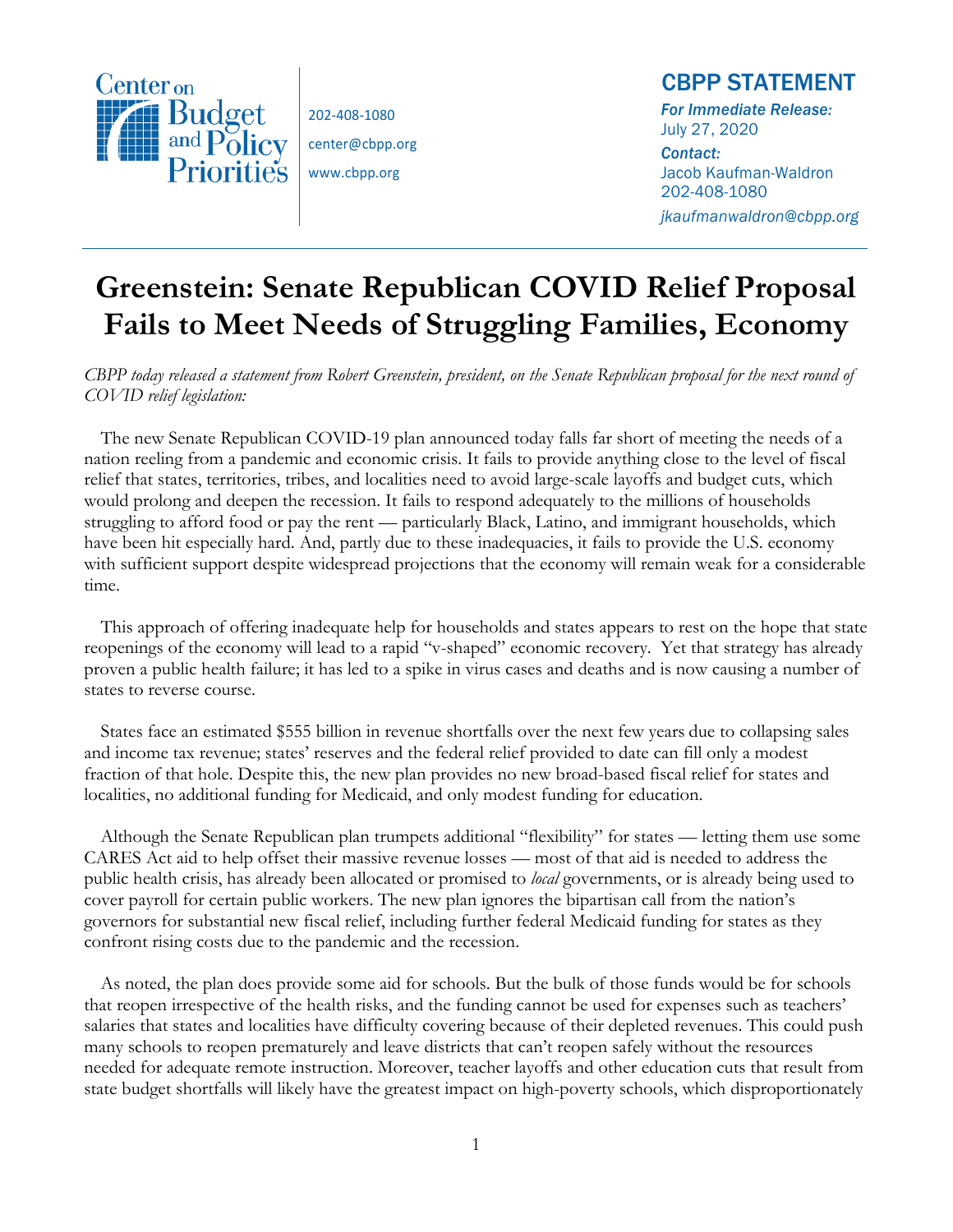serve children of color, as they already tend to receive less ongoing funding (due to their smaller propertytax bases) and often face higher costs to educate children with greater needs.

The Senate Republican plan is similarly inadequate in addressing rising hardship among those struggling to put food on the table. It doesn't raise SNAP benefit levels even though 26 million adults reported that their households, which include millions of children, often or sometimes didn't have enough to eat in the last seven days, according to Census data from early July. SNAP is America's most effective anti-hunger program. It's also one of the best ways to stimulate a weak economy, as people spend their benefits quickly in their local communities.

The lack of stronger SNAP provisions is made all the more striking by the package's inclusion of a measure *doubling* the tax deduction for business meals, popularly known as the "three-martini-lunch deduction." Under the Senate Republican plan, meals for corporate executives would be more heavily subsidized, but a strengthening of SNAP benefits for people facing hunger and food insecurity didn't make the cut.

The plan also falls far short in addressing the looming crisis of evictions and homelessness, providing little to help people now facing severe housing instability. It contains *no* funding for homelessness services or additional rental vouchers, and it fails to extend the federal eviction moratorium that expired Friday . One in 5 renters — 13.8 million adults— were behind on rent in the week ending July 14, Census data show, with roughly 7 million children living in a household behind on rent. Much more robust measures are needed here if millions of renters are to stay safely housed.

Hardship is particularly prevalent among Black, Latino, Indigenous, and immigrant households. Census data from earlier this month show that Black and Latino renters are more likely than white renters to be behind on rent, and Black and Latino adults are more than twice as likely as white adults to report that their household doesn't have enough to eat. These disproportionate impacts reflect harsh inequities, often stemming from structural racism in education, employment, housing, and health care. By neglecting to address hardship adequately, the Senate Republican plan would fail to prevent these inequities from becoming even more acute in the months ahead.

The plan's unemployment insurance provisions are also problematic. The CARES Act's financial support for unemployed workers has played a major role in enabling households to pay bills and buy necessities like food. The Senate Republican plan cuts this assistance sharply — dropping the federal unemploymentbenefit supplement from \$600 a week to \$200 initially and then generally requiring states to use a more complicated formula under which federal and state unemployment benefits combined can't exceed 70 percent of a worker's prior earnings (which states have said would be difficult to implement and could lead to further delays in processing jobless benefits). The proposal also extends these federal unemployment benefits only through December 31, 2020, despite the fact that the Congressional Budget Office, Federal Reserve Chairman Jerome Powell, and economists across the political spectrum broadly concur that unemployment is likely to be close to or at double-digit levels in early 2021 and to remain high throughout next year.

Both cutting the supplement from \$600 to \$200 and the "70 percent" formula would result in sharp and sudden income losses. A low-paid worker employed full time at \$10 per hour before the crisis — above the federal minimum wage — would receive a benefit under the 70 percent formula of just \$280 per week in total from federal and state unemployment benefits *combined*. With job opportunities scarce, many workers